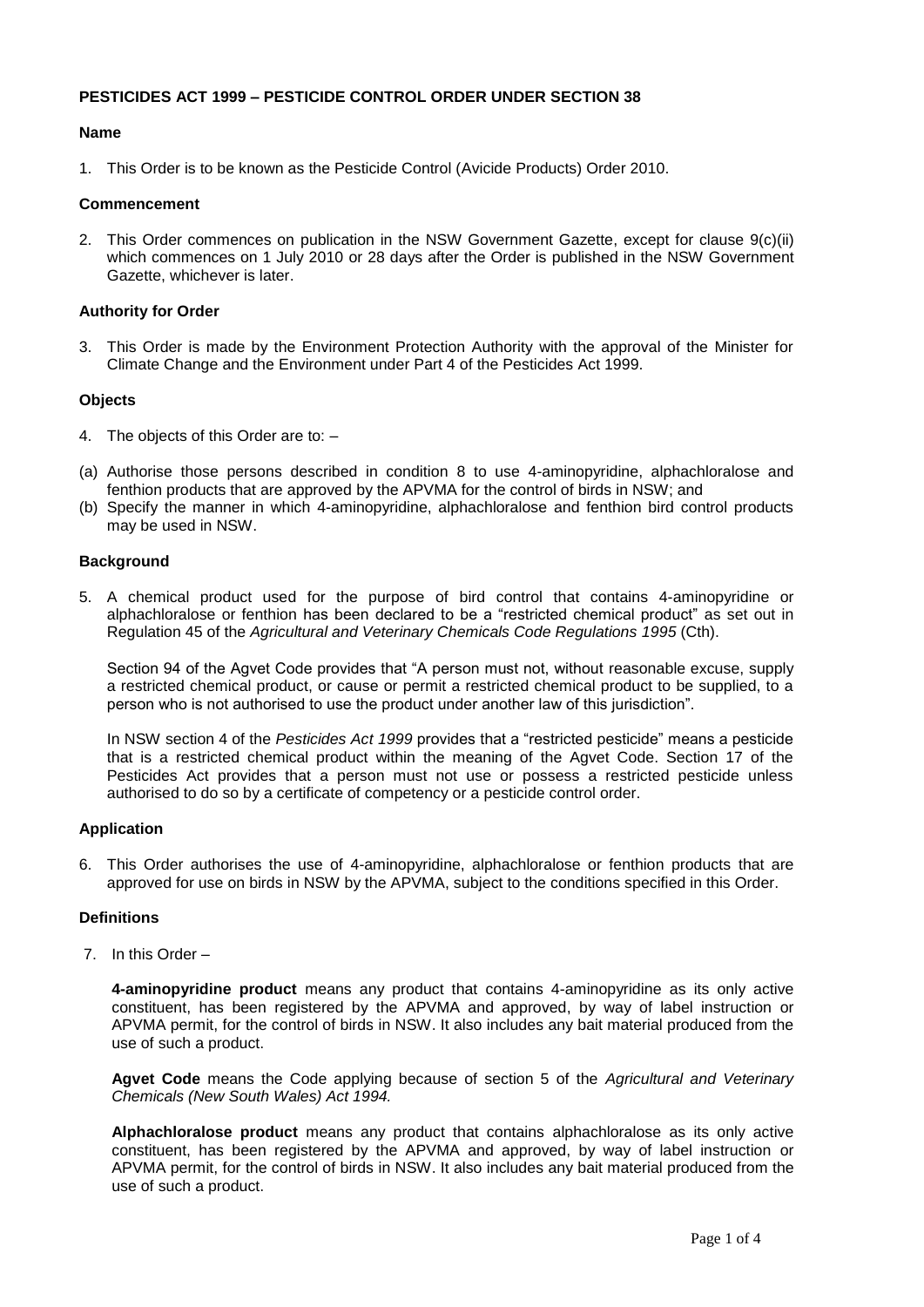**Apply** means apply, spread or disperse the pesticide.

**APVMA** means the Agricultural Pesticides and Veterinary Medicines Authority established by the *Agricultural and Veterinary Chemicals (Administration) Act 1992* of the Commonwealth.

**APVMA permit** means a permit granted by the APVMA under Part 7 of the Agvet Code and in force.

**Avicide product** means collectively a 4-aminopyridine product, an alphachloralose product and a fenthion product.

**Bait material** means material such as cereal grain or eggs or bread or meat or any other bait material specified on the approved label for a 4-aminopyridine or alphachloralose product or in an APVMA permit authorising the use of the avicide product for the control of birds.

**Bird control officer** means a person who:

- (a) holds a current certificate of completion, or statement of attainment, issued by DII or another Registered Training Organisation on completion of the training and assessment components of the Vertebrate Pest Management course delivered by it; and
- (b) holds at least one of the following:
	- (i) a current certificate of completion issued by PestCert Limited (ACN 115 850 872) on completion of the bird management training course delivered by it; or
	- (ii) a current certificate of completion or statement of attainment issued by DII on completion of an avicide training course delivered by it; or
	- (iii) a current certificate of completion or statement of attainment issued by a Registered Training Organisation on completion of a training course delivered by it that gives specifically contextualised training in pest bird management including training on how to identify pest birds, know and understand their behaviour, assess how to manage them and to lawfully use an avicide product to control them; and
- (c) holds a current certificate of completion or statement of attainment on completion of the training and assessment components of a Chemical Accreditation training program assessed at Australian Qualifications Framework levels 3 and 4 and that has been issued by a Registered Training Organisation in the previous 5 years in recognition of the person's satisfactory achievement of the level 4 training competencies covered by the program; and
- (d) is a member of staff of a Livestock Health and Pest Authority, DII, DECCW, or other NSW public authority and is currently employed under Chapter 1A of the *Public Sector Employment and Management Act 2002* by the Government Service to enable that NSW public authority to exercise its functions.

**DECCW** means the Department of Environment, Climate Change and Water (NSW).

**DII** means the Department of Industry and Investment (NSW).

**Fenthion product** means any product that contains fenthion as its only active constituent, has been registered by the APVMA and approved, by way of label instruction or APVMA permit, for the control of birds in NSW.

**Livestock Health and Pest Authority** means a livestock health and pest authority constituted under the *Rural Lands Protection Act 1998*.

**Registered Training Organisation** has the same meaning as in the *Vocational Education and Training Act 2005* (NSW)*.*

**Statement of attainment** has the same meaning as in the *Vocational Education and Training Act 2005* (NSW)

**Use** means "possession" and "use" as each of those terms are defined in the *Pesticides Act 1999*.

#### **Persons authorised**

8. Only the following persons are authorised to use, subject to clause 10, fenthion product: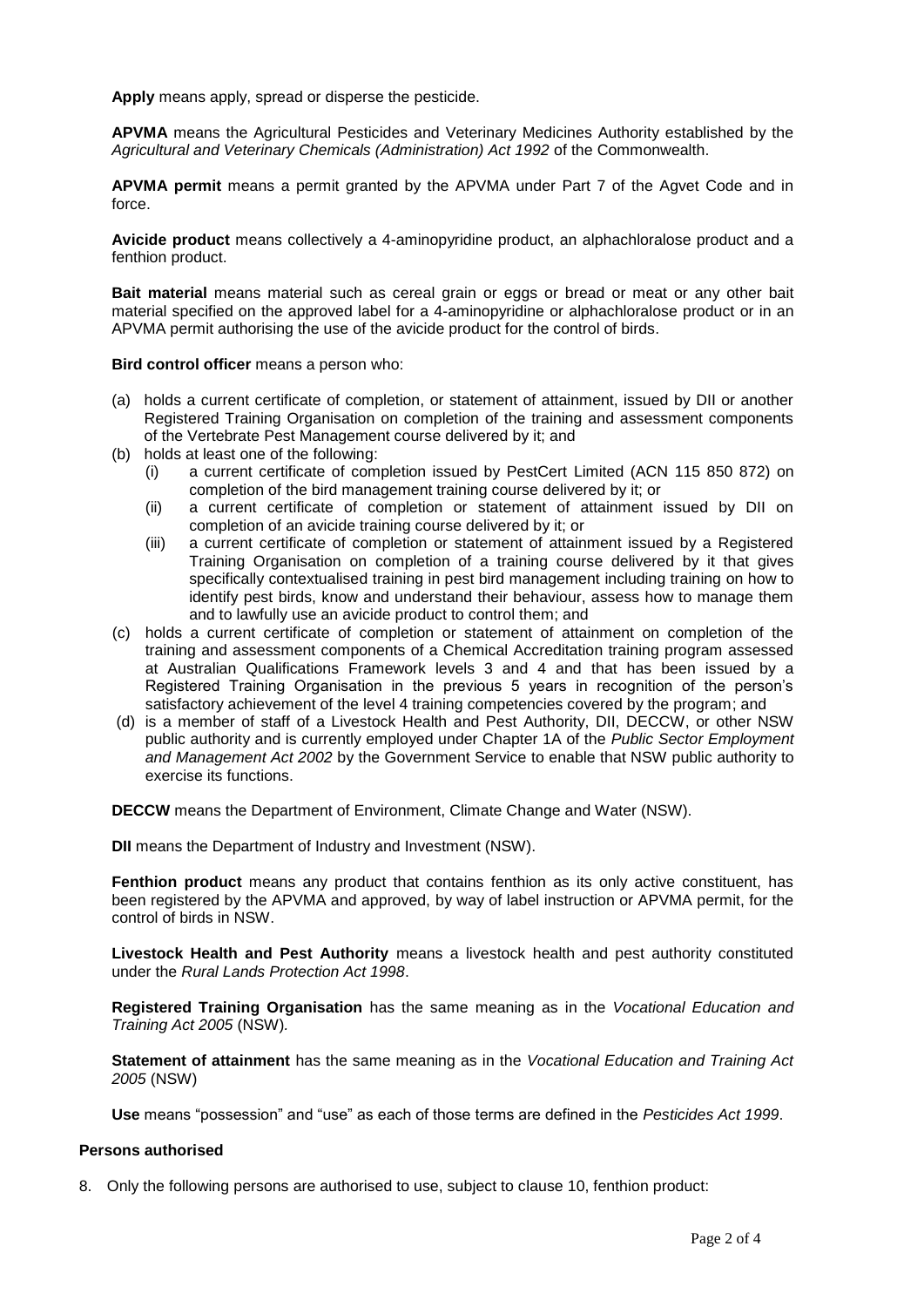- (a) Bird Control Officers;
- (b) A person applying the fenthion product in connection with agricultural operations or forestry operations where that person applies the fenthion product:
	- (i) by means of hand held or hand powered equipment;
	- (ii) on no more than 12 days in the previous 12 months and on no more than 4 days in the previous month; and
	- (iii) under the direct supervision of a Bird Control Officer; or
- (c) A person who holds each of the following:
	- (i) a current certificate of competency or recognised qualification (within the meaning of Part 9.1 of the *Occupational Health and Safety Regulation 2001*) in relation to the kind of work referred to in clause 11 of the Schedule to clause 266 of that Regulation; and
	- (ii) a current certificate of completion issued by PestCert Limited (ACN 115 850 872) on completion of the bird management training course delivered by it.
- 9. Only the following persons are authorised to use, subject to clause 10, 4-aminopyridine product and alphachloralose product:
	- (a) Bird Control Officers;
	- (b) A person applying the 4-aminopyridine product or alphachloralose product in connection with agricultural operations or forestry operations where that person applies the 4-aminopyridine product or alphachloralose product:
		- (i) by means of hand held or hand powered equipment;
		- (ii) on no more than 12 days in the previous 12 months and on no more than 4 days in the previous month; and
		- (iii) under the direct supervision of a Bird Control Officer; or
	- (c) A person who holds each of the following:
		- (i) a current certificate of competency or recognised qualification (within the meaning of Part 9.1 of the *Occupational Health and Safety Regulation 2001*) in relation to the kind of work referred to in clause 11 of the Schedule to clause 266 of that Regulation;
		- (ii) a current certificate of completion issued by PestCert Limited (ACN 115 850 872) on completion of the bird management training course delivered by it<sup>1</sup>.

#### **Conditions on the use of Avicide Products**

- 10. A person is authorised to use avicide products under clauses 8 and 9 above only if:
	- (a) The approved label for the particular avicide product, or an APVMA permit, authorises the use of that avicide product for the control of birds in NSW;
	- (b) The use is in accordance with:
		- (i) the instructions on the approved label for the particular avicide product; or
		- (ii) an APVMA permit that has been granted for the use of that avicide product, including any conditions of that permit; and
	- (c) That person has obtained all relevant consents, licences or approvals necessary for each use of the avicide product, and the consequences of that use, under the legislation of NSW.

Note:

 $\overline{a}$ 

For example, the person using the avicide product must obtain a consent to harm bird species (regardless of whether it is native or protected fauna) under section 110 of the *National Parks and Wildlife Act 1974.* The person might also need to obtain a licence to harm, possess and dispose of a native bird species under section 120 of that Act and/or other consents, licences or approvals under the National Parks and Wildlife Act and/or under other legislation.

Clause 9(c)(ii) does not commence until 1 July 2010 or 28 days after the Order is published in the Gazette, whichever is later.